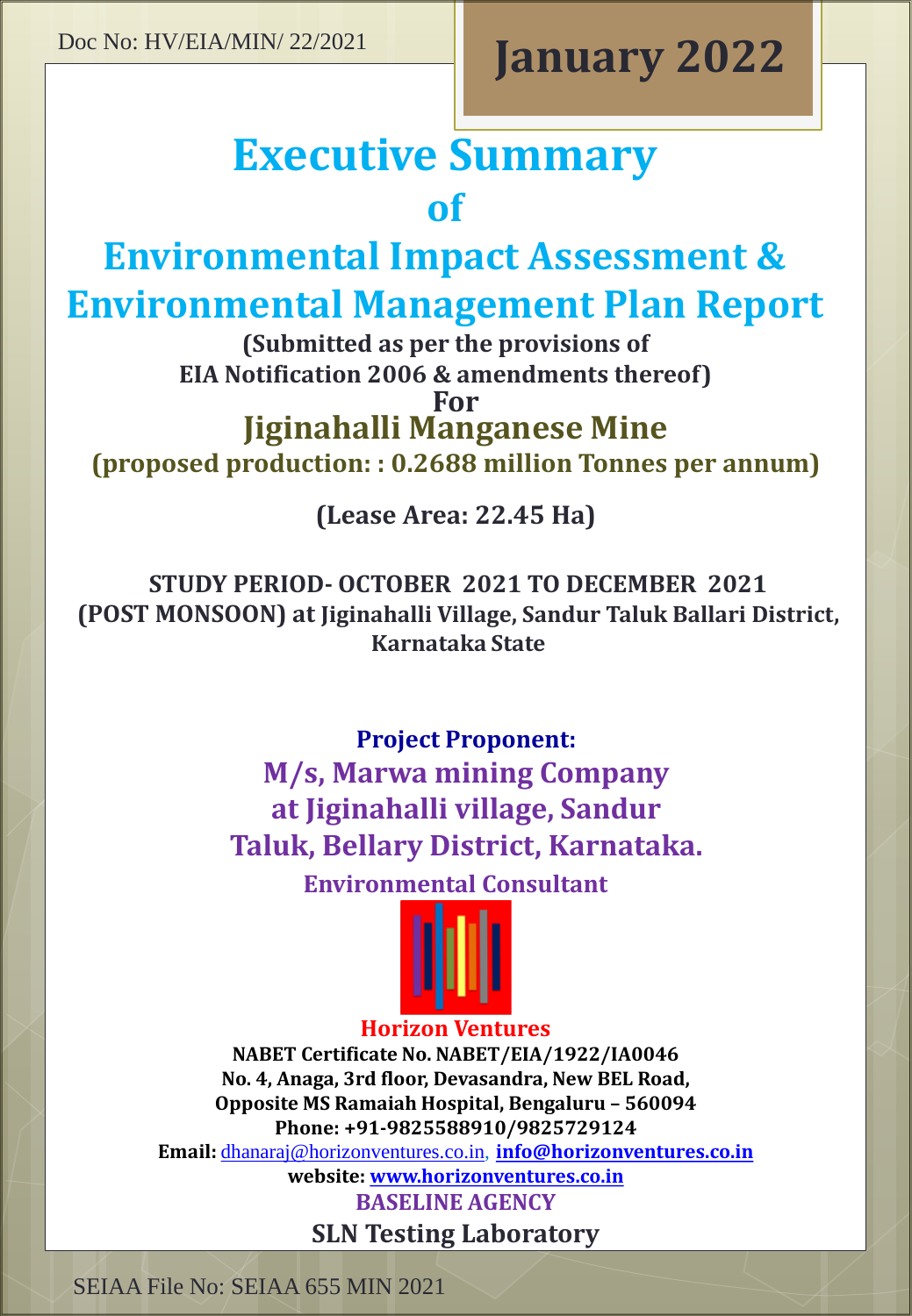

*Lessee:* M/s. Marwa Mining Company

#### **EXECUTIVE SUMMARY**

#### **INTRODUCTION**

M/s. Marwa Mining Company has applied for TOR in order to prepare EIA report for grant of Environmental Clearance as per MoEF Notifications S.O. 1533(E) dated 14-09-2006 for extraction of Manganese Mine having lease area of 22.45 Ha located in Jiginahalli village, Sandur Taluk, Bellary District, Karnataka.

The application for TOR was submitted in order to prepare EIA report for grant of Environmental Clearance (Form-1, Pre-Feasibility Report and Approved Mine Plan) for Manganese Mine was considered vide proposal no. SIA/KA/MIN/69870/2021 to SEIAA, Karnataka. The proposal was considered by SEAC Karnataka during its 270<sup>th</sup> SEAC meeting dated 14th December 2021. SEAC, Karnataka decided to recommend for grant of Terms of Reference (TOR). SEIAA, Karnataka issued Terms of Reference (TOR) for preparing EIA/EMP report and conducting public consultation vide its letter no. SEIAA 655 MIN 2021 dated 05.01.2022.

#### **Location of the Project**

The Manganese Mine with an extent of 22.45 Ha of mining lease area of located in Jiginahalli village, Sandur Taluk, Bellary District, Karnataka.

| Sr. | <b>Particulars</b>         | <b>Details</b>                                                  |                 |                 |
|-----|----------------------------|-----------------------------------------------------------------|-----------------|-----------------|
| No. |                            |                                                                 |                 |                 |
| 1.  | <b>Project Location</b>    | Jiginahalli village, Sandur Taluk, Bellary District, Karnataka. |                 |                 |
| 2.  | Latitude/Longitude         | Latitude/Northing: N 14° 59' 27.2" to N 14° 59'08.5"            |                 |                 |
|     |                            | Longitude/Easting: E 76° 33' 38.0" to E 76° 33' 15.7"           |                 |                 |
|     |                            |                                                                 |                 |                 |
|     |                            | lease boundary coordinates:                                     |                 |                 |
|     |                            | Corner Point No                                                 | Latitude        | Longitude       |
|     |                            | BP-A                                                            | N 14° 59' 27.2" | E 77° 33' 38.0" |
|     |                            | $BP-B$                                                          | N 14° 59' 07.3" | E 77° 33' 37.1" |
|     |                            | BP-C                                                            | N 14° 59' 02.8" | E 77° 33' 17.2" |
|     |                            | BP-D                                                            | N 14° 59' 08.5" | E 77° 33' 15.7" |
|     |                            |                                                                 |                 |                 |
| 3.  | <b>Toposheet No</b>        | 57 A/12 & 57 B/9                                                |                 |                 |
| 4.  | <b>Climatic Conditions</b> | Ambient air temp 15.4°C to 40.3°C                               |                 |                 |
|     |                            | Avg. annual rainfall 611 mm                                     |                 |                 |
|     |                            | Source: IMD                                                     |                 |                 |
| 5.  | Site elevation above       | 690.0 MSL to 630.0 MSL                                          |                 |                 |

**TABLE 1: SALIENT FEATURES OF THE PROJECT SITE**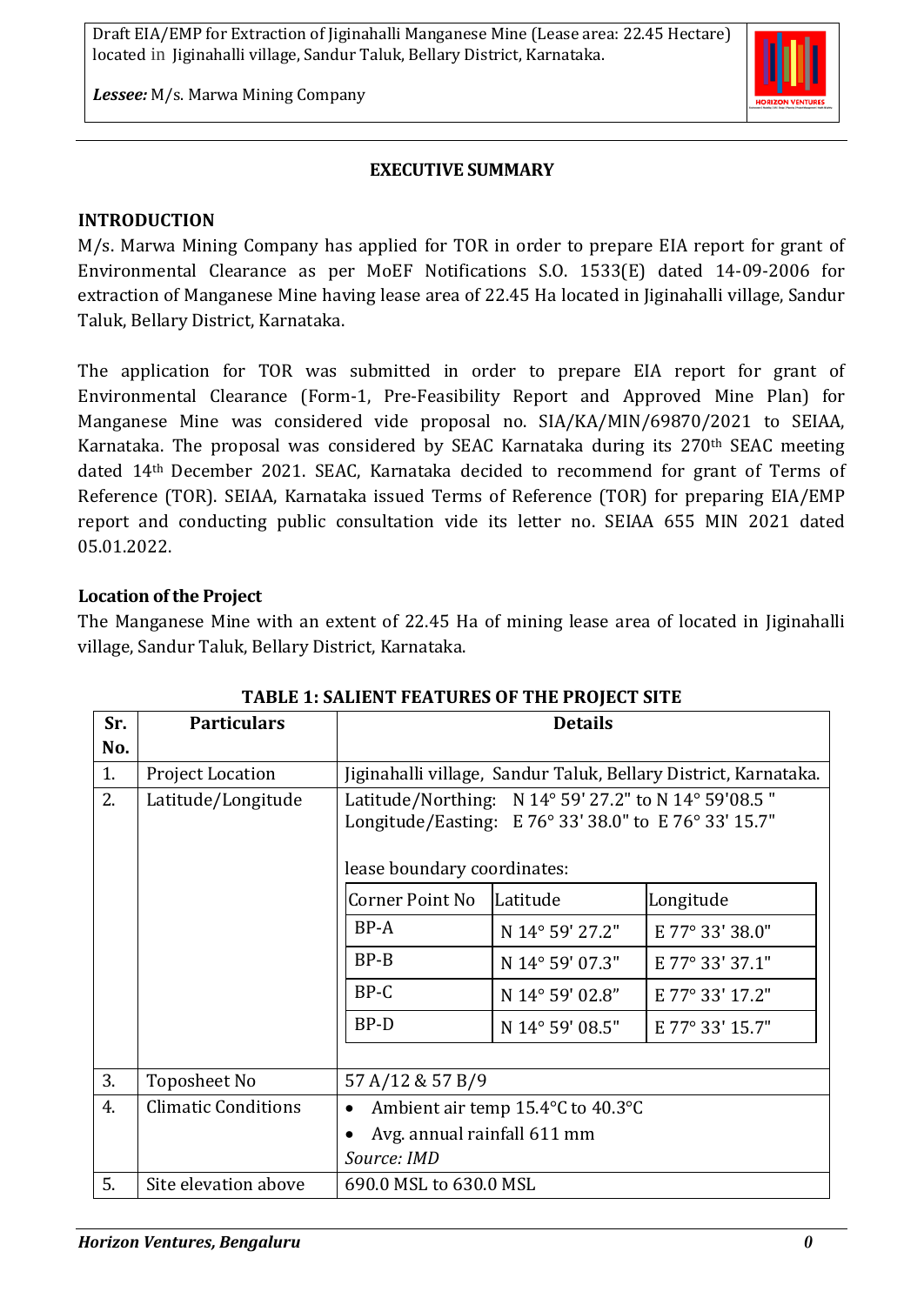

*Lessee:* M/s. Marwa Mining Company

| Sr.<br>No. | <b>Particulars</b>                       | <b>Details</b>                                                                                                                   |                                           |  |
|------------|------------------------------------------|----------------------------------------------------------------------------------------------------------------------------------|-------------------------------------------|--|
|            | <b>MSL</b>                               |                                                                                                                                  |                                           |  |
| 6.         | Land use at the<br>proposed project site | <b>Particulars</b>                                                                                                               | <b>Existing land use</b><br>(Acres/Cents) |  |
|            |                                          | Mine Workings                                                                                                                    | 3.39                                      |  |
|            |                                          | Overburden Dumps                                                                                                                 | 1.32                                      |  |
|            |                                          | Roads                                                                                                                            | 1.28                                      |  |
|            |                                          | Mineral Storage,<br>infrastructure, Topsoil<br>Yard                                                                              | 0.70                                      |  |
|            |                                          | Proposed Buffer Zone                                                                                                             | 0.59                                      |  |
|            |                                          | Undisturbed area                                                                                                                 | 15.17                                     |  |
|            |                                          | Total                                                                                                                            | 22.45                                     |  |
| 7.         | Site topography                          | The Project site is a pen plain area. The subject area forms a<br>hillock with altitude of 690m -630 m above MSL                 |                                           |  |
| 8.         | Nearest Roadway                          | Sandur to Deogiri Road - 1.50 Kms SH 40<br>(Toranagallu to Kudligi Road) - 8.75 Kms (NW)                                         |                                           |  |
| 9.         | Nearest Railway<br><b>Station</b>        | Swamihalli Railway Station, 5.36 km                                                                                              |                                           |  |
| 10.        | Nearest Railway line                     | Swamihalli Railway Station, 5.36 km                                                                                              |                                           |  |
| 11.        | Nearest Air Port                         | Hubli Airport, 163.56 km                                                                                                         |                                           |  |
| 12.        | Nearest village/major<br>town            | Sandur, 11.04 km                                                                                                                 |                                           |  |
| 13.        | Hills/valleys                            | No major hills and valleys within 10 km radius                                                                                   |                                           |  |
| 14.        | <b>Ecologically sensitive</b><br>zone    | Forest:<br>Tumbarguddi Reserved Forest Project site is in the Forest<br>(Forest Clearance obtained)                              |                                           |  |
| 15.        | Reserved/Protected<br>forests            | Forest:<br>Project site is in the Forest (Forest Clearance obtained)<br>Wildlife:<br>Gudekote wildlife sanctuary - 11.7 Kms (SE) |                                           |  |
| 16.        | Historical/tourist<br>places             | None within 5 km radius area                                                                                                     |                                           |  |
| 17.        | <b>Nearest Industries</b>                | No industries                                                                                                                    |                                           |  |
| 18.        | Nearest water bodies                     | <b>Water Bodies:</b>                                                                                                             |                                           |  |
|            |                                          | Ankanahalu Pond-3.22 Kms (W)                                                                                                     |                                           |  |
| 19.        | Seismic zone                             | No                                                                                                                               |                                           |  |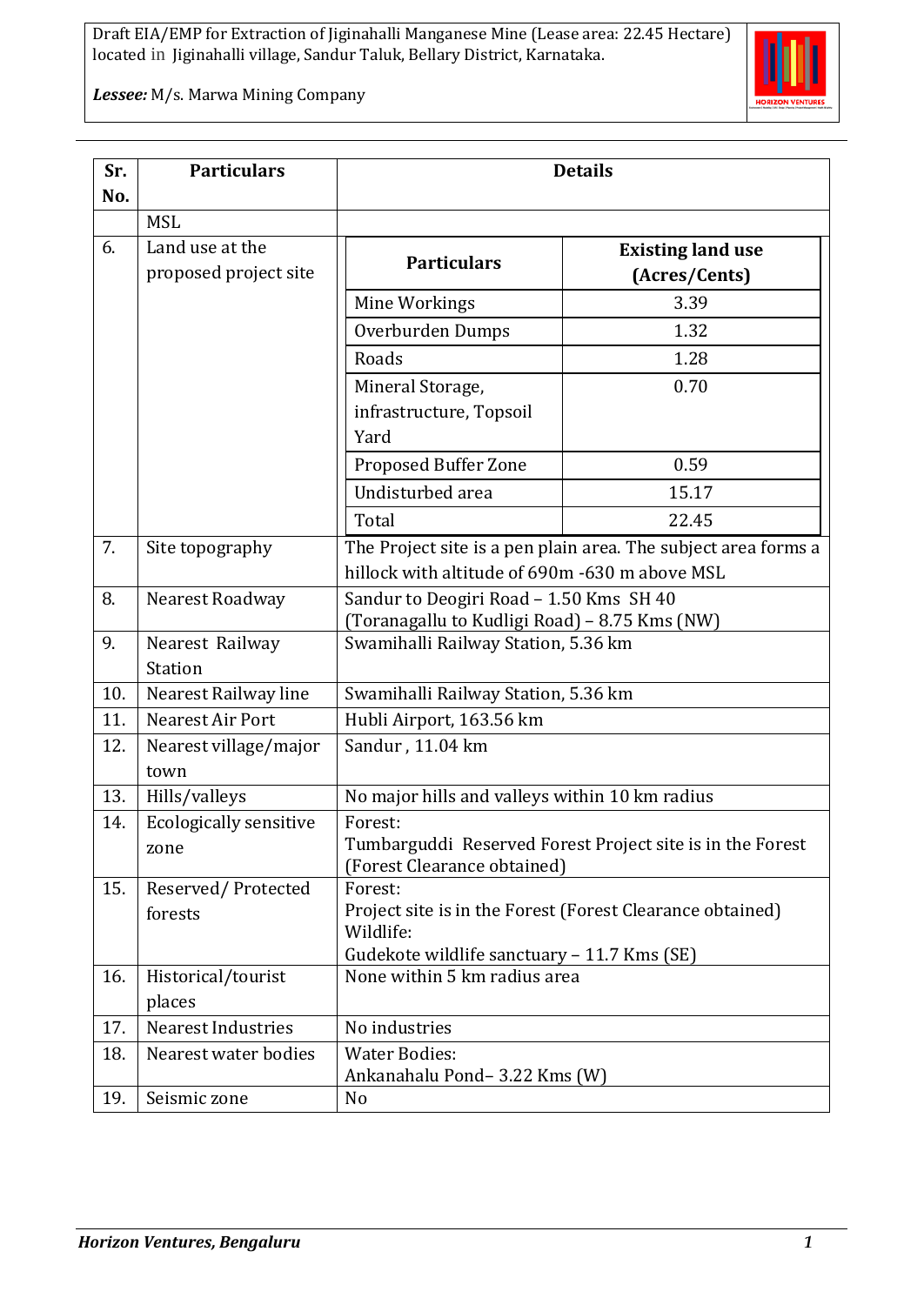

*Lessee:* M/s. Marwa Mining Company

#### **PROJECT DESCRIPTION Method of Mining**

An open cast Other than Semi Mechanized method will be adopted to operate the area. Since, the annual production is about 0.2688 million TPA for five years, the Open cast method will be followed during the plan period.

## **Anticipated life of the mine**

It may be seen that during plan period, it is proposed to maintain a suitable Manganese Mine production of about 0.2688 million Tonnes per annum for 7 years.

#### **Conceptual Mine Plan**

Based on reserves of Manganese Mine as Production capacity of 0.2688 million TPA and will be excavated for the 5 years plan period, thus the anticipated life of the Mine shall be 7 years.

#### **Waste Generation & Disposal**

About 3,15,000 Tons per annum of waste will be generated. An area 1.32 Ha has been marked for dumping in the slopes of southern part of the lease for this scheme period.

#### **Water Requirement & Source**

Total water requirement for the project will be 12.40KLD, Requirement is met by procurement of water from the bore well nearby Tankers.

#### **Manpower Requirement**

The said mine provides direct employment to 35 people and generate indirect employment for several hundred people. Most of the directly employed manpower falls under skilled category Preference will be given to the local people as per their eligibility.

#### **Site Infrastructure**

The Mine will have its own office premises, canteen, first-aid center etc. Mine office is well connected with wireless and telephone, internet & e-mail facilities for communication. The Mine is provided with a workshop to undertake repairs and regular maintenance of mining machinery deployed.

## **EXISTING ENVIRONMENTAL SCENARIO**

## **Baseline Environmental Studies**

#### **Meteorology & Ambient Air Quality**

**Summary of Meteorological data generated at site (October 2021 to December 2021)**

Temperature (°C) 15.6°C to 34.2°C Relative Humidity (%) 39% to 73% Wind Direction W Calm wind  $\%$  26.55%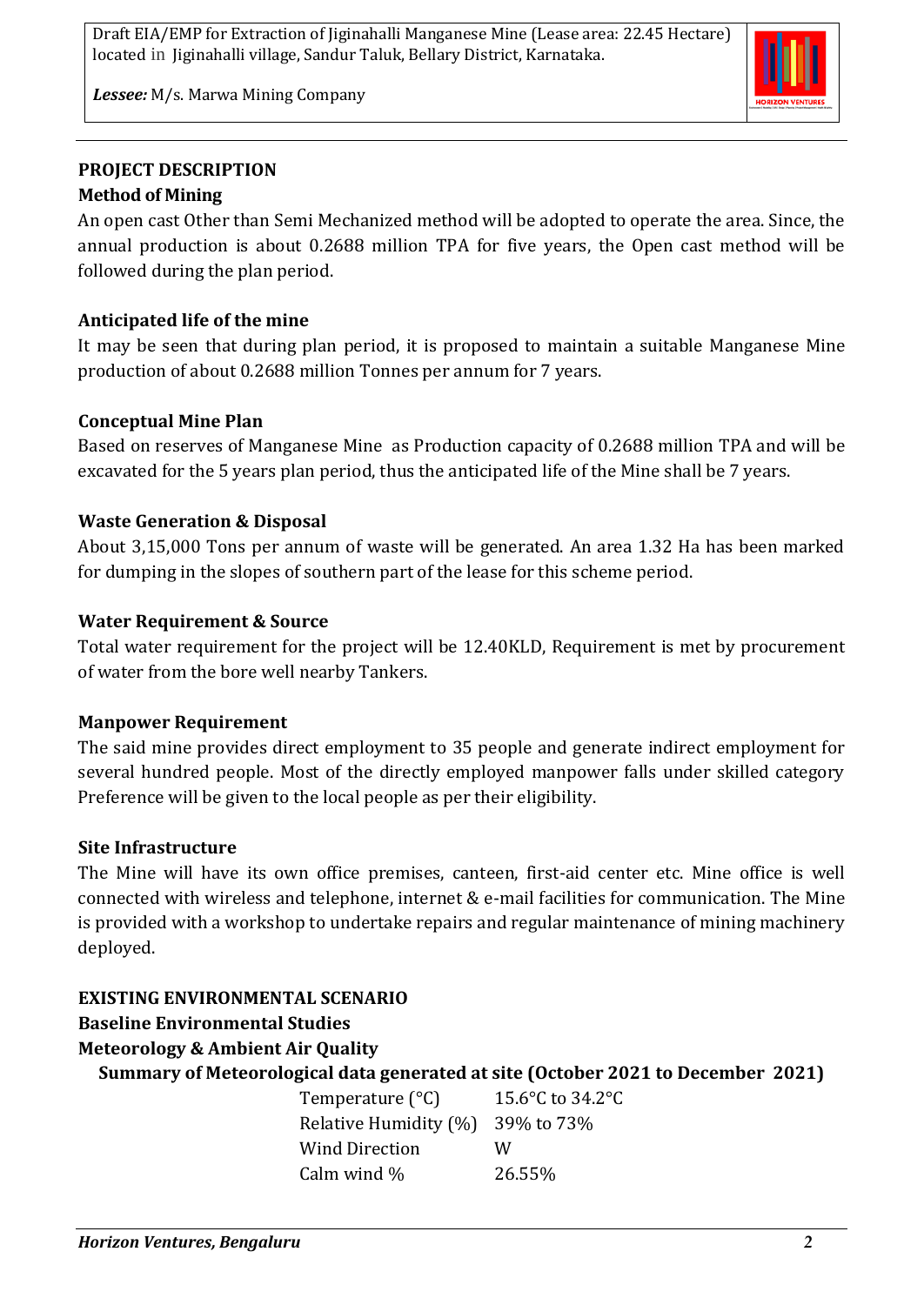

*Lessee:* M/s. Marwa Mining Company



#### **Ambient Air Quality Status**

From the results, it is observed that the ambient air quality with respect to PM<sub>10</sub>, PM<sub>2.5</sub>, SO<sub>2</sub>, and NOx and CO at all the monitoring locations is within the permissible limits specified by CPCB.

#### **Ambient Noise Levels**

Ambient noise level monitoring was carried out at the 9 monitoring locations, those were selected for ambient air quality monitoring. The monitoring results are within limits**.**

#### **Biological Environment**

There are no National Park, Wildlife Sanctuary and Biosphere Reserve within 10 km radius.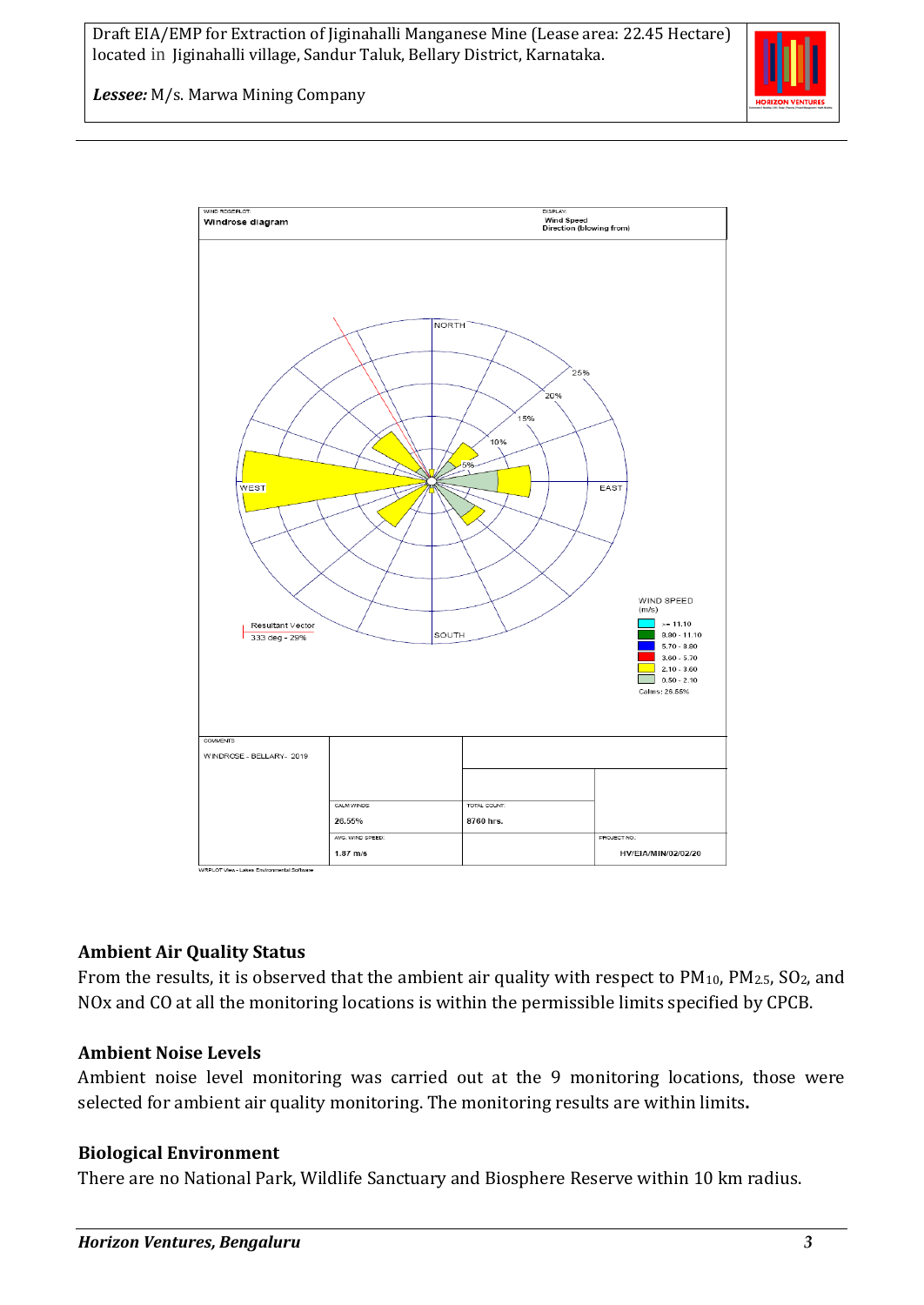*Lessee:* M/s. Marwa Mining Company



#### **Proposed Biological Environment Conservation Measures**

- Thick Green belt will be developed around Mine lease area and along transport road.
- Periodic maintenance of mineral transport road
- Regular sprinkling of water through mobile tanker on mineral transport road
- Mineral carrying trucks are loaded with only the stipulated quantity to avoid overloading and covered with tarpaulin to avoid spillage.

#### **Socio-economic Environment**

- There is no habitation or private land in the Manganese Mine. There is no rehabilitation and resettlement involved in the project.
- The said Mine provides direct employment to 35 people and generate indirect employment for several hundred people. Most of the directly employed manpower falls under skilled category and the respective distribution / numbers is follows. Preference will be given to the local people as per their eligibility.
- The existing infrastructure facilities are sufficient to cater the needs of the Manganese Mine. However, the Mine management will take efforts as a part of CER for improvement in civic amenities like sanitation, drinking water facilities, transport road, etc in the nearby villages.

#### **ENVIRONMENTAL MONITORING PROGRAM**

An Environmental Management Cell (EMC) will be established in the Mine under the control of Mines Manager. The EMC will be headed by an Environmental Officer having adequate qualification and experience in the field of environmental management regular and periodic. Environmental monitoring of Ambient Air Quality, Water table depth, Water quality, Ambient Noise Levels, Soil Quality, CSR activities etc will be carried out through MOEF accredited agencies and reports will be submitted to KSPCB/ Regional office of MoEF &CC.

#### **RISK ASSESSMENT & DISASTER MANAGEMENT PLAN**

The assessment of risk in the Manganese Mining project has been estimated for Slope failure, Movement of HEMM, Inundation due to surface water, Dust hazards, Hazards associated with use of Diesel Generator Sets and flooding of lower benches and corresponding mitigation measures are suggested in the EIA/EMP report.

#### **PROJECT BENEFITS**

The Manganese Mining project would generate additional employment opportunities which would finally result in improvement in the quality of life of people of the nearby villages. In line with this CER policy, M/s. Marwa Mining Company will carry out community welfare activities in the following areas:

- Community development
- Education
- Health care
- Drainage and sanitation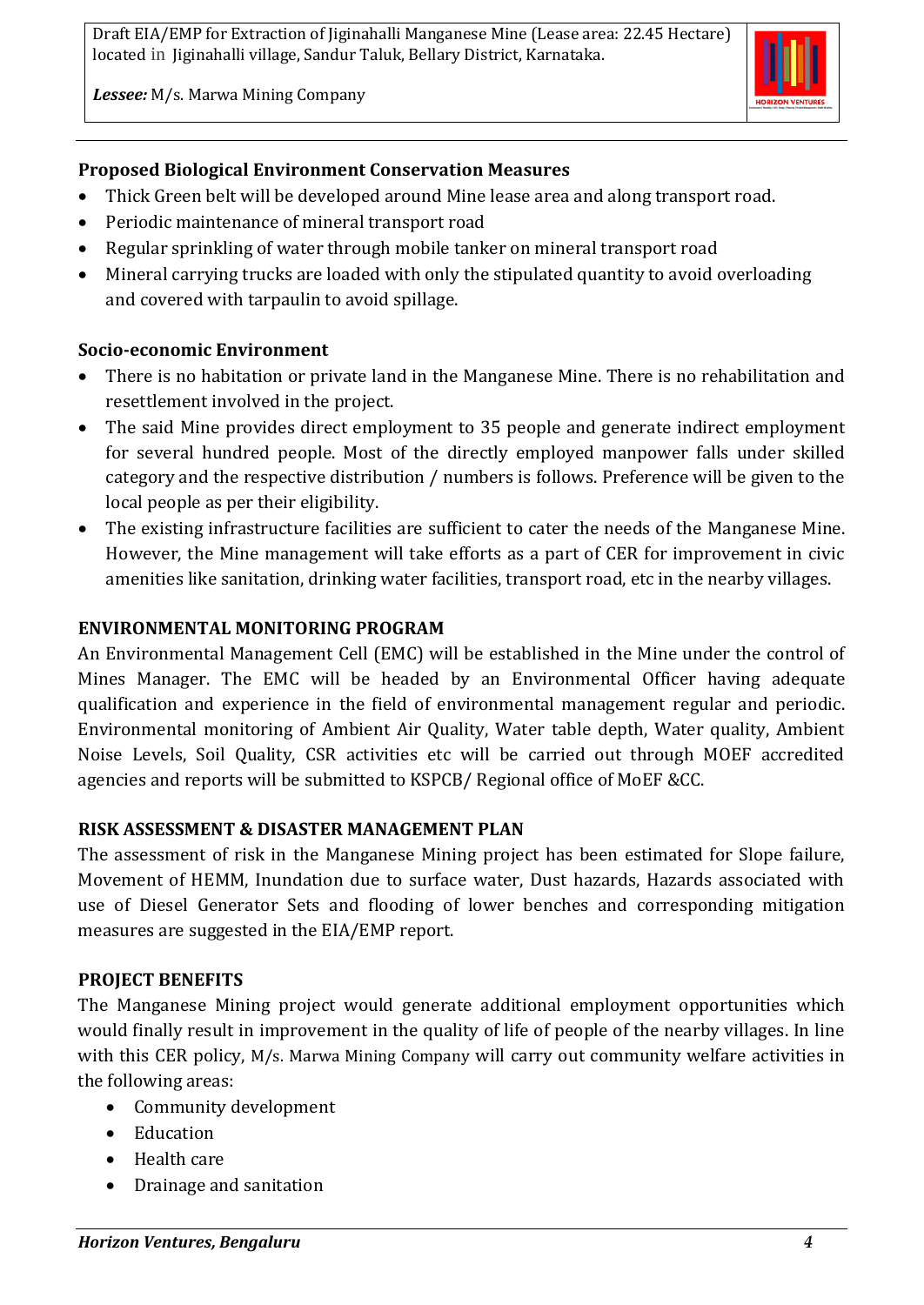*Lessee:* M/s. Marwa Mining Company



#### • Roads

A budget of Rs2.2 Lakh per annum as recurring expenses has been proposed for implementation of Socio-economic welfare activities in the nearby villages.

#### **ENVIRONMENTAL MANAGEMENT PLAN**

Judicious use of the environmental management plan addresses the components of environment, which are likely to be affected by the different operations in the project. The capital cost of the project is approx. Rs.476 Lakhs. It is proposed to provide an amount of Rs.22.4 Lakh as capital cost and Rs.27.5Lakhs per annum as recurring expenses towards implementation of the environmental action plan.

#### **CONCLUSION**

The Manganese Mine project of M/s. Marwa Mining Company will be beneficial for the development of the nearby villages. Some environmental aspects like dust emission, noise, siltation due to surface run-off, etc. will have to be controlled within the permissible limit to avoid impacts on the surrounding environment. Necessary pollution control equipment like water sprinkling, plantation, personal protective equipment, etc., will form regular practice in the project. Additional pollution control measures and environmental conservation measures will be adopted to control/minimize impacts on the environment and socio-economic environment of the area. Measures like development of thick green belt and plantation within Mine lease area and along transport road, adoption of rainwater harvesting in the Mine etc. will be implemented. The CSR measures proposed to be adopted by the Mine management will improve the social, economic status of the nearby villages.

The overall impacts of the Manganese Mine will be positive and will result in overall socioeconomic growth of nearby villages.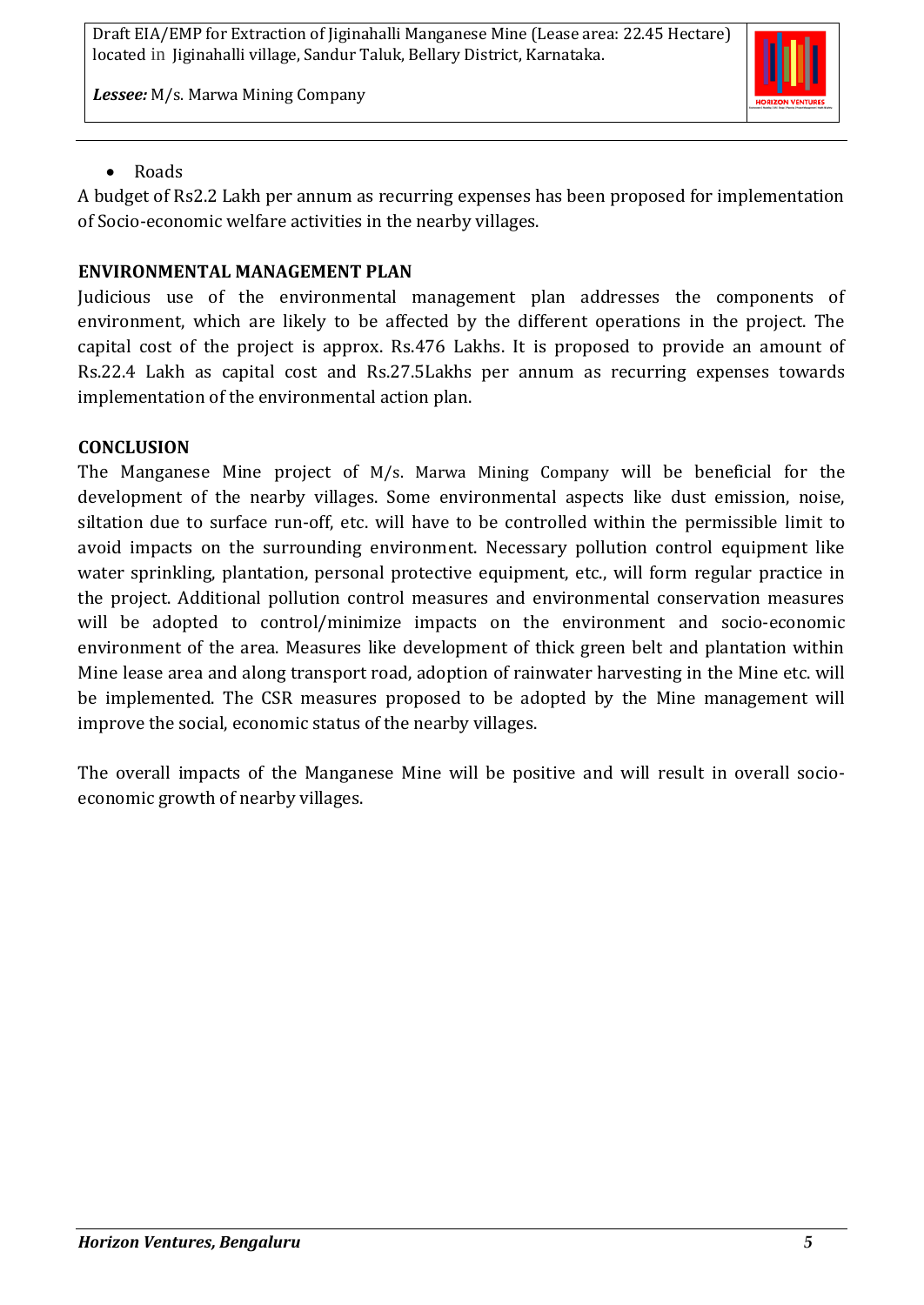

#### ಕಾರ್ಯಗತ ಸಾರಾಂಶ

ಪೀಠಿಕೆ MoEF ಅಧಿಸೂಚನೆ S.O. 14-09-2006 ರ ದಿನಾಂಕ 1533(ಇ) ಪ್ರಕಾರ ಪರಿಸರ ಅನುಮತಿಗಾಗಿ ಇಐಎ ವರದಿಯನ್ನು ಸಿದ್ದಪಡಿಸುವ ಸಲುವಾಗಿ ಪು⁄ ಮಾರ್ವಾ ಮೈನೆಂಗ್ ಕಂಪನೆ, ಜಿಗೆನಹಳಿಃ ಮೆಯಾಗನೇಸ್ ಗಣಿ ಹೊರ ತೆಗೆಯಲು ಟೇಒಆರ್ ಗೆ ಅರ್ಜಿ ಸಲ್ಲಿಸಿದರು. ಗುತ್ತಿಗೆ ಪ್ರದೇಶ ಹೊಂದಿರುವ 22.45 ಹೆಕ್ಟೆರ್ ಪ್ರದೇಶ ಜಿಗೆನಹಳೆಗಾವು, ಸಂಡೂರು ತಾಲೂಕು, ಬಳಳಪೆ ಜಿಲ್ಲೆಕರ್ನಟುಕ ರಾಜ್ಯದಲ್ಲಿದೆ.

13 ಸೆಪ್ಟೆಂಬರ್ 2018 ಮತ್ತು 11 ಡಿಸೆಂಬರ್ 2018ರ ಮಾನ್ಯ ಎನ್ಜಿಟಿ ಆದೇಶದ ಪ್ರಕಾರ ಪ್ರಸ್ತಾವಿತ ಯೋಜನೆಯು 5 ಹೆಕ್ಟೇರ್ಗಿಂತ ಹೆಚ್ಚಿನ ಪ್ರಮಾಣದಲ್ಲಿರುವುದರಿಂದ ಇದನ್ನು "ಬಿ1" ವರ್ಗವೆಂದು ಪರಿಗಣಿಸಲಾಗಿದೆ. ಪರಿಸರ ಪರಿಣಾಮದ ಮೌಲ್ಯಮಾಪನ (ಇಐಎ) ವರದಿಯನ್ನು ತಯಾರಿಸಲು ಉಲ್ಲೇಖಿತ ನಿಯಮಗಳ (ಚೇಒಆರ್) ನಿರ್ಣಯಕ್ಕಾಗಿ ಕೆಎಸ್ಇಎಸಿ 14 ಡೆಸೆ ಜುರ್ 2021ರಂದು ನಡೆದ 270ನೇ ಎಸ್ಇಎಸಿ ಸಭೆಯಲ್ಲಿ ಪ್ರಸ್ತಾವಿತ ಯೋಜನೆಗಾಗಿ ಪೂರ್ವ ಪರಿಸರ ಅನುಮತಿ ನೀಡುವ ಅರ್ಜಿಯನ್ನು ಪರಿಗಣಿಸಲಾಗಿದೆ. ಇಐಎ ವರದಿ ಮತ್ತು ಪರಿಸರ ನಿರ್ವಹಣಾ ಯೋಜನೆ ತಯಾರಿಸಲು ಮತ್ತು ಅದರ ಪತೆರಸಂಋುುsEIAA 338 MIN 2021 ರ ಪೆಡೆಕುರ ಸಾರ್ವಜನಿಕ ವಿಚಾರಣೆಯನ್ನು ನಡೆಸಲು ಸಮಿತಿ ನಿರ್ದಿಷ್ಟ ಉಲ್ಲೇಖಿ ತನಿಯಮಗಳನ್ನು (ಟೀಒಆರ್) ಸೂಚಿಸಿದೆ.

#### ಯೋಜನೆಯಸ್ಥಳ

22.45 ಹೆಕ್ಟೆರ್ ವಿಸ್ತೀರ್ಣದ ಗಣಿಗಾರಿಕೆ ಪ್ರದೇಶವನ್ನು ಹೊಂದಿರುವ ಜಿಗೆನಹಳೆಃ ಮೆಯಾಗನೇಸ್ ಗಣಿ ಗುತ್ತಿಗೆಯು, ಜಿಗೆನಹಳೆಗರಮ, ಸಂದೂರು ತಾಲೂಕು, ಬಳಳುದೆ ಜಿಲ್ಲೊಕರ್ನುಟಕ ರಾಜೆಯುಲೆಯೆ.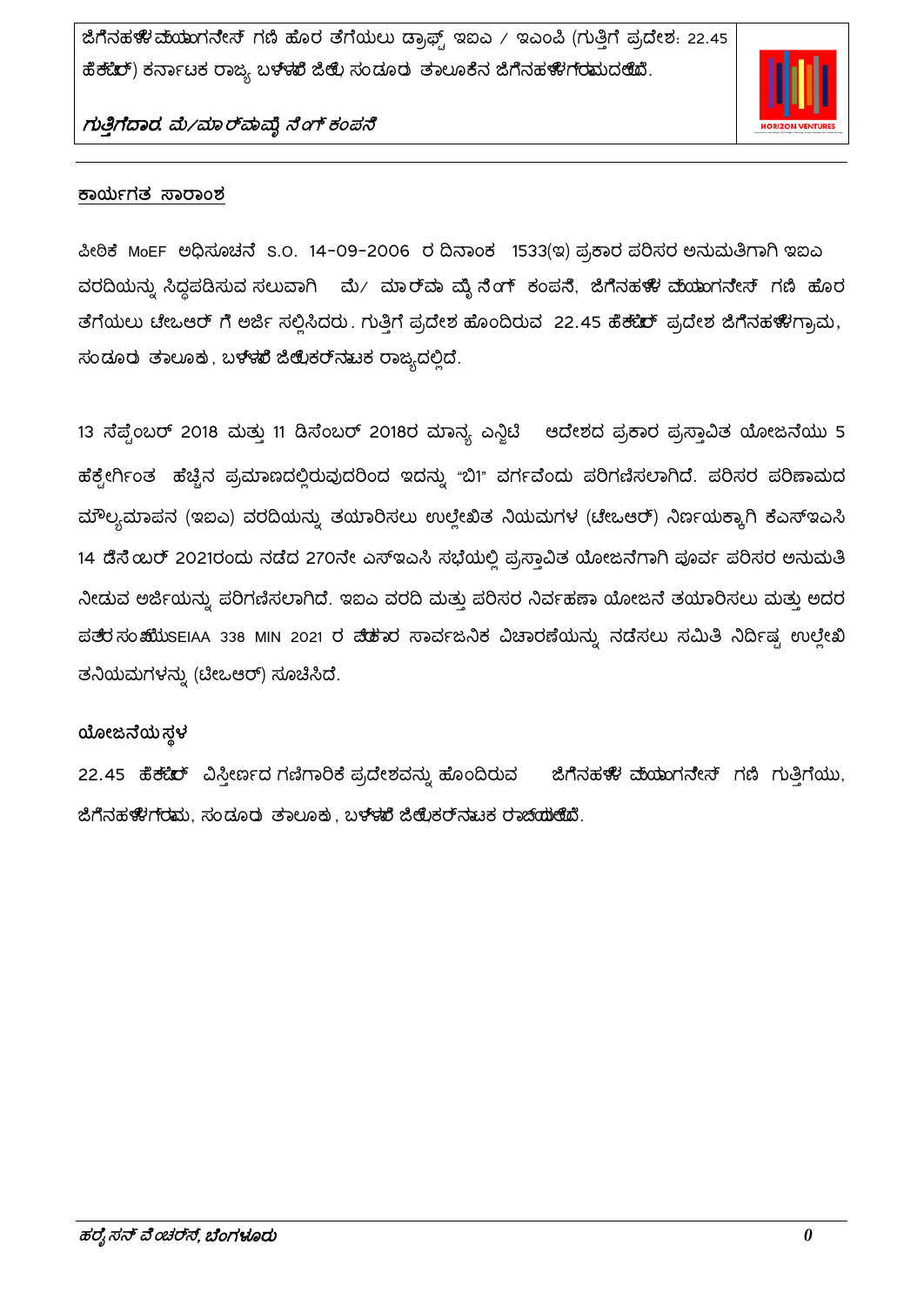

ಗುತ್ತಿಗೆದಾರ. ಮೆ/ಮಾರ್'ಾವೈ ನೆಂಗ್ ಕಂಪನೆ

## ಟೇಬಲ್1: ಪ್ರೊಜೆಕ್ಕ್ನಸಂಕ್ಷಿಪ್ತವಿವರಣೆ

| ಕ್ರಮಸಂಖ್ಯೆ | ವಿವರಣೆ                     | ವಿವರಗಳು                                                  |  |                     |                                        |
|------------|----------------------------|----------------------------------------------------------|--|---------------------|----------------------------------------|
| 1.         | ಅಕ್ಷಾಂಶ ರೇಖಾಂಶ             | ಮಾ ಲಿಸೆತುರ                                               |  | ಅಕ್ಷಾಂಶ             | ರೇಖಾಂಶ                                 |
|            |                            | BP-A                                                     |  | N 14° 59' 27.2"     | E 77° 33' 38.0"                        |
|            |                            | BP-B                                                     |  | N 14° 59' 07.3"     | E 77° 33' 37.1"                        |
|            |                            | $BP-C$                                                   |  | N 14° 59' 02.8"     | E 77° 33' 17.2"                        |
|            |                            | BP-D                                                     |  | N 14° 59' 08.5"     | E 77° 33' 15.7"                        |
|            |                            |                                                          |  | <b>WGS-84 DATUM</b> |                                        |
| 2.         | ಯೋಜನೆಯ ಎತ್ತರ MSL           | 690 MSL ದಿಂದ 630 MSL                                     |  |                     |                                        |
| 3.         | ಉದ್ದೇಶಿತ ಯೋಜನಾ ಸ್ಥಳದಲ್ಲಿ   | ಭೂಬಳಕೆಯ ಪ್ರಕಾರ                                           |  |                     | ಅ <b>ಸೆಟ್</b> ಮೆ <b>ಲೆದು</b> ವ ಭೂ ಬಳಕೆ |
|            | ಭೂಬಳಕೆ                     |                                                          |  | (ಎಕರೆ/ಸೆಂಚ್ಗಳು )    |                                        |
|            |                            | ಗಣಿಗಾರಿಕೆಗಾಗಿ ಪ್ರದೇಶ                                     |  | 3.39                |                                        |
|            |                            | ಓವರ ಬರ್ಡ್ ಡಂಪ್ಗೆಗಳು                                      |  | 1.32                |                                        |
|            |                            | ರಸೆಗಳ                                                    |  | 1.28                |                                        |
|            |                            | ಖನೆಜ ಸಂಗಡದು,                                             |  | 0.70                |                                        |
|            |                            | ಮಾ ಲಸೌಕರ್ ಯಮೇ ಲೆ <b>ಷು</b> ನ                             |  |                     |                                        |
|            |                            | ಅಂಗಳ                                                     |  |                     |                                        |
|            |                            | ಬಫರ್ ವಲಯ                                                 |  | 0.59                |                                        |
|            |                            | ಅದೆತದೆಯೆಲೆದ ಪೆದೇಶ                                        |  | 15.17               |                                        |
|            |                            | ಒಟ್ಟು                                                    |  | 22.45               |                                        |
| 4.         | ಹತ್ತಿರದ ರಸ್ತೆ ಮಾರ್ಗ        | ರಾಷ್ಟ್ರೀಯ ಹೆದ್ದಾರಿ ಎನ್ಎಚ್ 40 - 1.50 ಕಿ .ಮೀ ( ಸಂಡೂರೆೆನೆಂದ |  |                     |                                        |
|            |                            | ದೆಯೊಗೆರೆ ರಸೆತ)                                           |  |                     |                                        |
|            |                            | (ತ`ೊರಣಗಲಾು ನೆಂದ ಕೂಡಿಂಗಿ ರಸೆತ್ರೆ - 8.75 ಕೆಮೇ (ವಾಯು ವೆಯು   |  |                     |                                        |
| 5.         | ಹತ್ತಿರದ ರೈಲ್ವೆ ನಿಲ್ದಾಣ     | ಸ್ಮಾಮಿಹಳೆಾರೈಟ ನೆಲ್ಮಾಾ, 5.36 ಕಿ.ಮೀ                        |  |                     |                                        |
| 6.         | ಹತ್ತಿರದ ರೈಲ್ವೆ ಮಾರ್ಗ       | ನ್ಮಾಮಿಹಳೇರೈಟ ನೆಲ್ಮಾಾ, 5.36 ಕಿ.ಮೀ                         |  |                     |                                        |
| 7.         | ಹತ್ತಿರದ ಏರ್ಪೋರ್ಚ್          | ಹ ಬೆಚಿಳಿದೆಮಾನ ನೆಲೆದೂ, 163.56 ಕೆ.ಮೇ                       |  |                     |                                        |
| 8.         | ಹತ್ತಿರದಗ್ರಾಮ / ಪ್ರಮುಖಪಟ್ಟಣ | ಸಂಡೂರು , 11.04 ಕೆ.ಮೇ                                     |  |                     |                                        |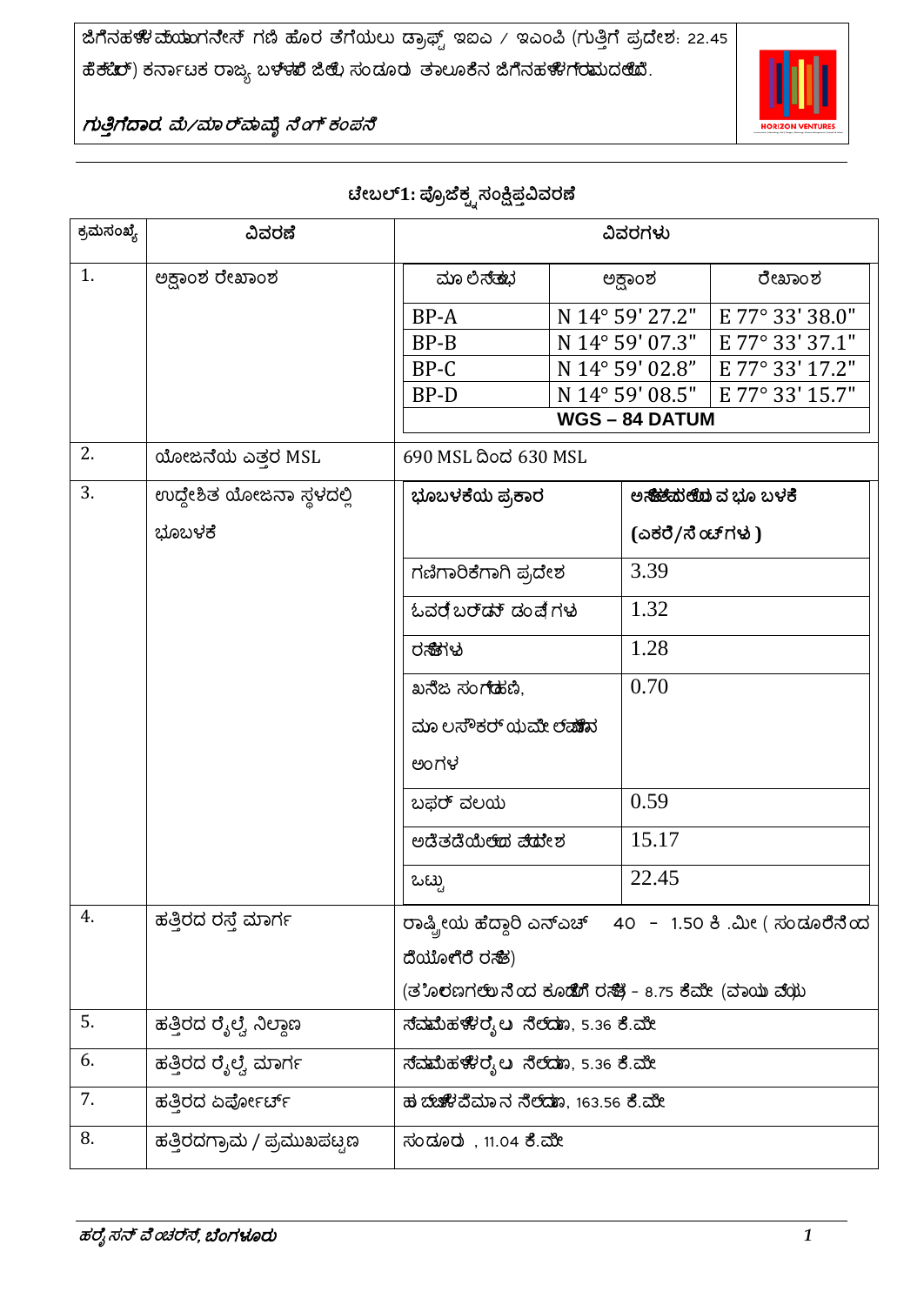

| ಕ್ರಮಸಂಖ್ಯೆ | ವಿವರಣೆ                         | ವಿವರಗಳು                                                        |
|------------|--------------------------------|----------------------------------------------------------------|
| 9.         | ಬೆಟ್ರಗಳು / ಕಣಿವೆಗಳು            | 10ಕಿ.ಮೀ ವ್ಯಾಪ್ತಿಯಲ್ಲಿ ಯಾವುದೇ ಪ್ರಮುಖ ಬೆಟ್ಟಗಳು ಮತ್ತು ಕಣಿವೆಗಳಿಲ್ಲ |
| 10.        | ಪರಿಸರ ಸೂಕ್ಷ್ಮವಲಯ               | ಅರಣಿಯ                                                          |
|            |                                | ತು ಂಬರಗು ಹೆರಮೇ ಸಲ ಅರಣೆಯುಬೊಂಜನೆಯ ಸ್ಯೆಟ್ ಅರಣೆಯುಂಟಿವೆ (ಅರಣೆಯ      |
|            |                                | ಅನ ಮತೆ ಪಡೆಯಲಾಗೆದೆ)                                             |
| 11.        | ಕಾಯ್ದಿರಿಸಿದ / ಸಂರಕ್ಷಿತ ಕಾಡುಗಳು | ಅರಣಿಯ                                                          |
|            |                                | ಯೊಂಜನೆಯ ಪ್ರಿಮೇಶ ಅರಣ್ಯಯಿತಿದೆ (ಅರಣೆಯಲನು ಮತೆ ಪಡೆಯಲಾಗಿದೆ)          |
|            |                                | ವನೆಯೆೇವೆ.                                                      |
|            |                                | ಗು ಡೇಕ ೊಟಿ ವನೆಯೋಪಿ ಅಭಯಾ ರಣಿಯ 11.7 ಕೆಮೇ (ಆಗ್ನೆಯ)                |
| 12.        | ಐತಿಹಾಸಿಕ ∕ ಪ್ರವಾಸಿಸ್ಥಳಗಳು      | 5 ಕೆ.ಮೇ ವೆಯಾಯಿಯು ವೇದೇಶದಲೆೆಯೂ ವ್ರದೂ ಇಲ್ಲಿ                       |
| 13.        | ಹತ್ತಿರದ ಕ್ಶೆಗಾರಿಕೆಗಳು          | 10 ಕೆ.ಮೇ ಒಳಗೆ ಯಾವದೂ ಇಲಿಲ                                       |
| 14.        | ಹತ್ತಿರದಜಲಮೂಲಗಳು                | ಅಂಕನಹಾಳು ಕೆರೆ – 3.22 ಕೆಮೇ (ಪಔೆಮು)                              |

## ಯೋಜನೆವಿವರಣೆ

## ಗಣಿಗಾರಿಕೆಯವಿಧಾನ

ಪ್ರದೇಶವನ್ನು ನಿರ್ವಹಿಸಲು ಮುಕ್ತ ಅರೆ ಯಾಂ ತೆಹೈತ ವಿಧಾನವನ್ನು ಅಳವಡಿಸಲಾಗುವುದು . ಅಂದಿನಿಂದ, ಐದು ವರ್ಷಗಳವರೆಗೆ ವಾರ್ಷಿಕ ಉತ್ಪಾದನೆಯು ಸುಮಾರು 0.2688 ಮೆಲಿಯನ್ ಟನ್ಗಳು ; ಯೋಜನಾ ಅವಧಿಯಲ್ಲಿ ಅರೆ ಯಾಂ ತೆಹೈತ ವಿಧಾನವನ್ನು ಅನುಸರಿಸಲಾಗುತ್ತದೆ.

## ಗಣಿ ನಿರೀಕ್ಷಿತ ಜೀವನ

ಯೊಜನಾ ಅವಧೆಯಆಿ, ಸೂಕೆಹೆಾದ ವ್ಯಯಾಗನೇಸ್ ಗಣಿ ಉತ್ಪಮನೆಯನೆವ ಸುಮಾರು 0.2688 ಮೆಲಿಯನ್ ಟನೆಳು ವಾರ್ಮಿ ಉತ್ಪುವನಿಯನ್ನು 7 ವರ್ಷಗಳವರೆಗೆ ನೆರ್ವಾಂದಲು ಪ್ರಚ್ಯಾಮಿಸಲಾಗಿದೆ.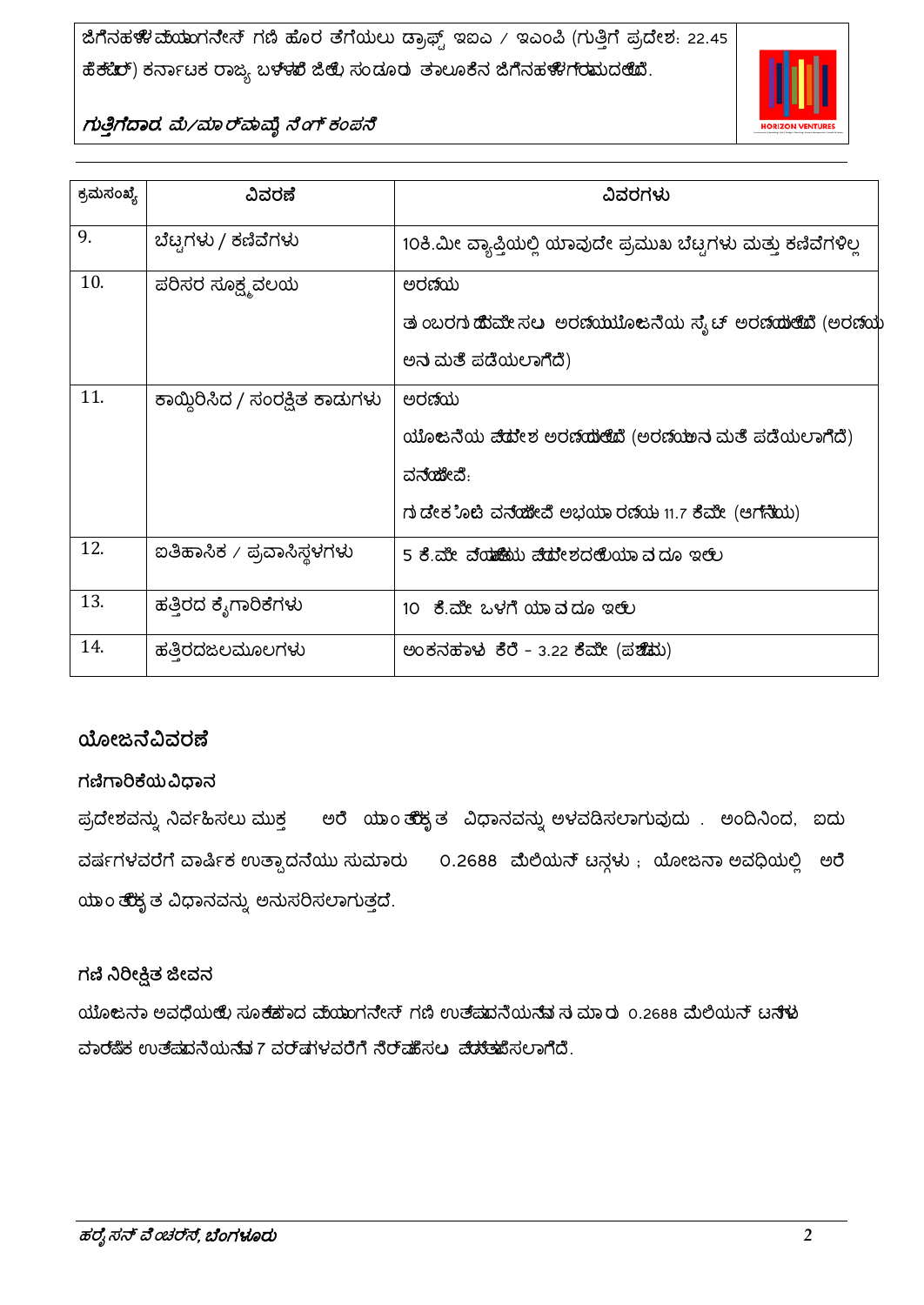ಜಿಗೆನಹಳೆಃ ಮೆಯಾಗನೇಸ್ ಗಣಿ ಹೊರ ತೆಗೆಯಲು ಡ್ರಾಫ್ಟ್ ಇಐಎ / ಇಎಂಪಿ (ಗುತ್ತಿಗೆ ಪ್ರದೇಶ: 22.45 ಹೆಕ್ಟೆರ್) ಕರ್ನಾಟಕ ರಾಜ್ಯ ಬಳಳಖೆ ಜಿಲ್ಲೆ ಸಂಡೂರು ತಾಲೂಕೆನ ಜಿಗೆನಹಳೆಗೆರಮುದ೮ೆಖೆ.



## ಗುತ್ತಿಗೆದಾರ. ಮೆ/ಮಾರ್ ಮಮ್ಮೆ ನೆಂಗ್ ಕಂಪನೆ

#### ಪರಿಕಲ್ಪನಾ ಗಣಿ ಯೋಜನೆ

5 ವರ್ಷಗಳ ಯೋಜನೆ ಅವಧಿಗೆ ವಾರ್ಷಿಕ 0.2688 ಮೆಲಿಯನ್ ಟನ್ ಉತ್ಪಾದನಾ ಸಾಮರ್ಥ್ಯವಾಗಿ ಮೆಯಾಗನೇಸ್ ಗಣಿ ಮೇಸಲು ನಿಕ್ಷೇಪಗಳ ಆಧಾರದ ಮೇಲೆ, ಆದ್ದರಿಂದ ಗಣಿ ನೆರೇಹೆತ ಜೇವೆತಾವಧೆ 7 ವರ್ಷಗಳು .

## ತ್ಯಾಜ್ಯ ಉತ್ಸಾದನೆ ಮತ್ತು ವಿಲೇವಾರಿ

ವರ್ಷಕ್ಕೆ ನ ಮಾರು 3,15,000 ಟನೆಗಳಷೆಖತ್ತೆಯಾಯಿಯಲ್ ಮೊತೆಯುವ ನಿತ್ತಿ. ಈ ಯೂಜನೆಯ ಅವಧಿಗೆ ಗುತೆಹೆಗೆಯ ದಕೆಯೊ ಭಾಗದ ಇಳಿಜಾರು ಗಳಅುಿಡಂಪೆಂಗ್ ಮಾಡಲ 1.32 ಹೆಕ್ಟೆರ್ ಪೆುಮೇಶವನವುಗುರುತಿಸಲಾಗಿದೆ

#### ನೀರಿನ ಅವಶ್ಯಕತೆ ಮತ್ತು ಮೂಲ

ಯೋಜನೆಗೆ ಒಟ್ಟು ನೀರಿನ ಅವಶ್ಯಕತೆ 12.40 ಕೆಎಲ್ಡಿ ಆಗಿರುತ್ತದೆ, ಹತ್ತಿರದ ಬೋರ್ಬಾವಿ /ಟ್ಯಾಂಕರ್ಗಳಿಂದ ನೀರನ್ನು ಖರೀದಿಸುವ ಮೂಲಕ ಅಗತ್ಯವನ್ನು ಪೂರೈಸಲಾಗುತ್ತದೆ.

## ಮಾನವ ಶಕ್ತಿ ಅವಶ್ಯ ಕತೆ

35 ಜನರಿಗೆ ನೇರ ಉದ್ಯೋಗವನ್ನು ಒದಗಿಸುತ್ತದೆ ಮತ್ತು ಹಲವಾರು ನೂರಾರು ಜನರಿಗೆ ಪರೋಕ್ಷ ಈ ಗಣಿ ಉದ್ಯೋಗವನ್ನು ನೀಡುತ್ತದೆ . ನೇರವಾಗಿ ಉದ್ಯೋಗದಲ್ಲಿರುವ ಮಾನವ ಶಕ್ತಿಯುನುರಿತ ವರ್ಗಕ್ಕೆ ಸೇರುತ್ತದೆ . ಸ್ಥಳೀಯ ಜನರಿಗೆ ಅವರ ಅರ್ಹತೆಗೆ ಅನುಗುಣವಾಗಿ ಆದ್ಯತೆ ನೀಡಲಾಗುತ್ತದೆ.

## ಗಣಿ ಹೆದ್ದೇಶ ಮೂಲ ಸೌಕರ್ ಯ

ಗಣಿ ತನ್ನದೇ ಆದ ಕಚೇರಿ ಆವರಣ , ಕ್ಯಾಂಟೀನ್, ಪ್ರಥಮ ಚಿಕಿತ್ಸಾ ಕೇಂದ್ರ ಇತ್ಯಾದಿಗಳನ್ನು ಹೊಂದಿದೆ . ಗಣಿ ಕಚೇರಿ ವ್ಯೆ ರಲಿಸ್ ಮತತ ದೂರವಾಣಿ, ಇಂಟರನೆಟ್ ಮತತ ಸಂವಹನಕ್ಕಾಗಿ ಇಮೇಲ್ ಸಂಪನ್*ಷ*ಲಗಳೊಂದೆಗೆ ಉತ್ತಮ ಸಂಪರ್ಕ ಹೊಂದಿದೆ. ಗಣಿ ಯಂತ್ರೋಪಕರಣಗಳ ರಿಪೇರಿ ಮತ್ತು ನಿಯಮಿತ ನಿರ್ವಹಣೆಯನ್ನು ಕೈಗೊಳ್ಳಲು ಕಾರ್ಯಾಗಾರವನ್ನು ಒದಗಿಸಲಾಗಿದೆ.

ಅಸ್ತಿತ್ವದಲ್ಲಿರುವ ಸನ್ನಿವೇಶ ಮೂ ಲ ಪರೆೆಸರ ಅಧೆಯುನಗಳು ಹವಾಮಾನ ಮತ್ತು ಸುತ್ತುವರಿದ ಗಾಳಿಯ ಗುಣಮಟ್ಟ ಸೈಟ್ನಲ್ಲಿ ಉತ್ಪತ್ತಿಯಾದ ಹವಾಮಾನ ಮಾಹಿತಿಯ ಸಾರಾಂಶ (ಅಕ್**ಟಿಚ**ರ್ 2021 ರಿಂದ ಡೆಸೆ ಯರ್ 2021)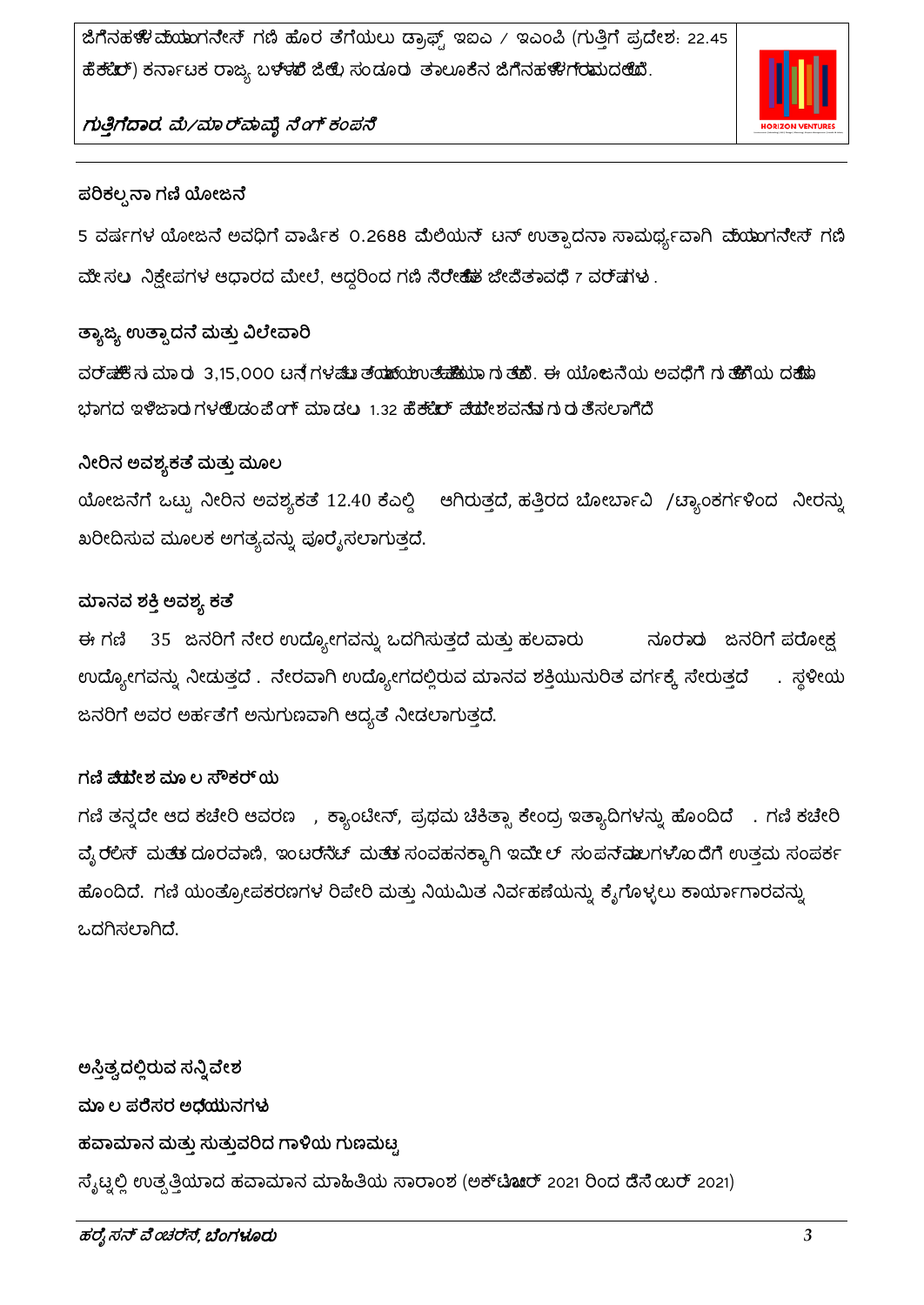

| ತಾಪಮಾನ (°C)         | 15.6 to 34.2 °C |
|---------------------|-----------------|
| ಸಾಪೇಕ್ಷಆರ್ದ್ರತೆ (%) | 39% to 73%      |
| ಗಾಳಿಯದಿಕ್ಕು         | W               |
| ಶಾಂತಗಾಳಿ %          | 26.55%          |

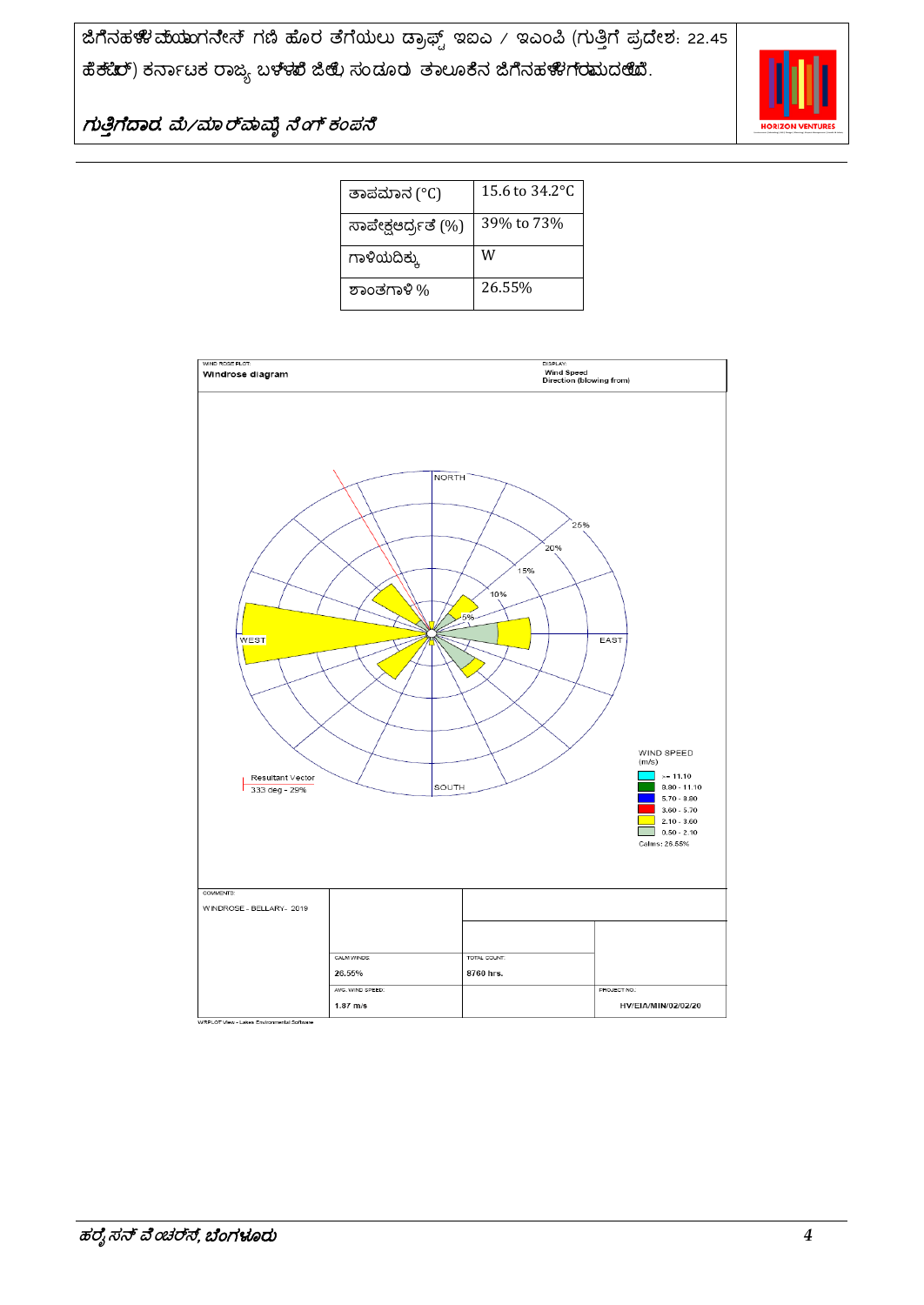ಜಿಗೆನಹಳೆಃ ಮೆಯಾಗನೇಸ್ ಗಣಿ ಹೊರ ತೆಗೆಯಲು ಡ್ರಾಫ್ಟ್ ಇಐಎ / ಇಎಂಪಿ (ಗುತ್ತಿಗೆ ಪ್ರದೇಶ: 22.45 ಹೆಕ್ಟೆರ್) ಕರ್ನಾಟಕ ರಾಜ್ಯ ಬಳಳಖೆ ಜಿಲ್ಲೆ ಸಂಡೂರು ತಾಲೂಕೆನ ಜಿಗೆನಹಳೆಗೆರಮುದ೮ೆಖೆ.



## ಗುತ್ತಿಗೆದಾರ. ಮೆ/ಮಾರ್ ಮಮ್ಮೆ ನೆಂಗ್ ಕಂಪನೆ

## ಸುತ್ತುವರಿದ ವಾಯು ಗುಣಮಟ್ಟದ ಸ್ಥಿತಿ

ಪಡೆದ ಫಲಿತಾಂಶಗಳಿಂದ, ಎಲ್ಲಾ ಮೇ ಯಚಾರಣಾ ಸ್ಥಳಗಳ ®PM10, PM2.5, SO2, ಮತ್ತು Noxಗೆ ಸಂಬಂಧಿಸಿದಂತೆ ಸುತ್ತುವರಿದ ಗಾಳಿಯ ಗುಣಮಟ್ಟವು ಸಿಪಿಸಿಬಿ ನಿರ್ದಿಷ್ಟ ಪಡಿಸಿದ ಅನುಮತಿಸುವ ಮಿತಿಯಲ್ಲಿದೆ ಎಂದುಗ ಮನಿಸಲಾಗಿದೆ.

## ಸುತ್ತುವರಿದ ಶಬ್ದ ಮಟ್ಟಗಳು

9 ಮೇ ಯೆಚಾರಣಾ ಸೆಳೆಗಳಲಿ ಸುತ್ತುವರಿದ ಶಬ್ದಮಟ್ಟದ ಮೇಲ್ವಿಚಾರಣೆಯನ್ನು ನಡೆಸಲಾಯಿತು , ಅವುಗಳನ್ನು ಸುತ್ತುವರಿದ ಗಾಳಿಯ ಗುಣಮಟ್ಟದ ಮೇಲ್ವಿಚಾರಣೆಗೆ ಆಯ್ಕೆಮಾಡಲಾಗಿದೆ. ಮೇಲ್ವಿಚಾರಣೆಯ ಫಲಿತಾಂಶಗಳು ಮಿತಿಯಲ್ಲಿವೆ.

## ಜ್ಶೆವಿಕ ಪರಿಸರ

10 ಕೆಮೇ ವ್**ಯಾಪಿ**ಯೊಳಗೆ ಯಾವದೇ ರಾ<del>ಷೆಯಿ</del>ಯ ಉದ್ಯಾಮವನ, ವನ್ಯೂಜಿ ಅಭಯಾರಣೆಯಮತ್ತು ಜೀವಗ**ೊಳ** ಮೇಸಲ ఇఱ

ಪ್ರಸ್ತಾವಿತ ಜೈವಿಕ ಪರಿಸರ ಸಂರಕ್ಷಣಾ ಕ್ರಮಗಳು

- ಗಣಿ ಗುತ್ತಿಗೆ ಪ್ರದೇಶದ ಸುತ್ತಲೂ ಮತ್ತು ಸಾರಿಗೆ ರಸ್ತೆಯ ಉದ್ದಕ್ಕೂ ದಪ್ಪ ಹಸಿರು ಪಟ್ಟಿಯನ್ನು ಅಭಿವೃದ್ಧಿಪಡಿಸಲಾಗುವುದು.
- ಖನಿಜ ಸಾರಿಗೆ ರಸ್ತೆಯ ಆವರ್ತಕ ನಿರ್ವಹಣೆ
- ಖನಿಜ ಸಾರಿಗೆ ರಸ್ತೆಯಲ್ಲಿ ಮೊಬ್ಬೆಲ್ ಚಯಾಕರ್ ಮಾಲಕ ನಿಯಮಿತವಾಗಿ ನೀರನ್ನುಸಿಂಪಡಿಸುವುದು.
- ಖನಿಜ ಸಾಗಿಸು ವಟ್ರಕ್ಗಳು ಓವರ್ಲೋಡ್ ಆಗುವುದನ್ನು ತಪ್ಪಿಸಲು ನಿಗದಿತ ಪ್ರಮಾಣದಲ್ಲಿ ಮಾ*ತೆ*ರು ೊಡ್ ಮಾಡಲಾಗುತೆದೆ ಮತ್ತು ಸೋರಿಕೆ ತಪ್ಪಿಸಲು ಟಾರ್ಪಾಲಿನ್ನಿಂದ ಮುಚ್ಚಲಾಗುತ್ತದೆ ..

#### ಸಾಮಾಜಿಕ-ಆರ್ಥಿಕ ಪರಿಸರ

- ಮ್ಯಾಂಗನೇಸ್ ಗಣಿಯಆಲಿ ಯಾವುದೇ ವಸತೆ ಅಥವಾ ಖಾಸಗೆ ಭೂಮೆ ಇಆಲ ಯೋಜನೆಯಲ್ಲಿ ಯಾವುದೇ ಪುನರ್ವಸತಿ ಇಲ್ಲ.
- ಈ ಗಣಿ 35 ಜನರಿಗೆ ನೇರ ಉದ್ಯೋಗವನ್ನು ಒದಗಿಸುತ್ತದೆ ಮತ್ತು ಹಲವಾರು ನೂರು ಜನರಿಗೆ ಪರೋಕ್ಷ ಉದ್ಯೋಗವನ್ನು ನೀಡುತ್ತದೆ . ನೇರವಾಗಿ ಉದ್ಯೋಗದಲ್ಲಿರುವ ಹೆಚ್ಚಿನ ಮಾನವ ಶಕ್ತಿನುರಿತ ವರ್ಗಕ್ಕೆ ಸೇರುತ್ತದೆ ಮತ್ತು ಆಯಾ ವಿತರಣೆ / ಸಂಖ್ಯೆಗಳನ್ನು ಅನುಸರಿಸುತ್ತದೆ. ಸ್ಥಳೀಯ ಜನರಿಗೆ ಅವರ ಅರ್ಹತೆಗೆ ಅನುಗುಣವಾಗಿ ಆದ್ಯತೆ ನೀಡಲಾಗುವುದು.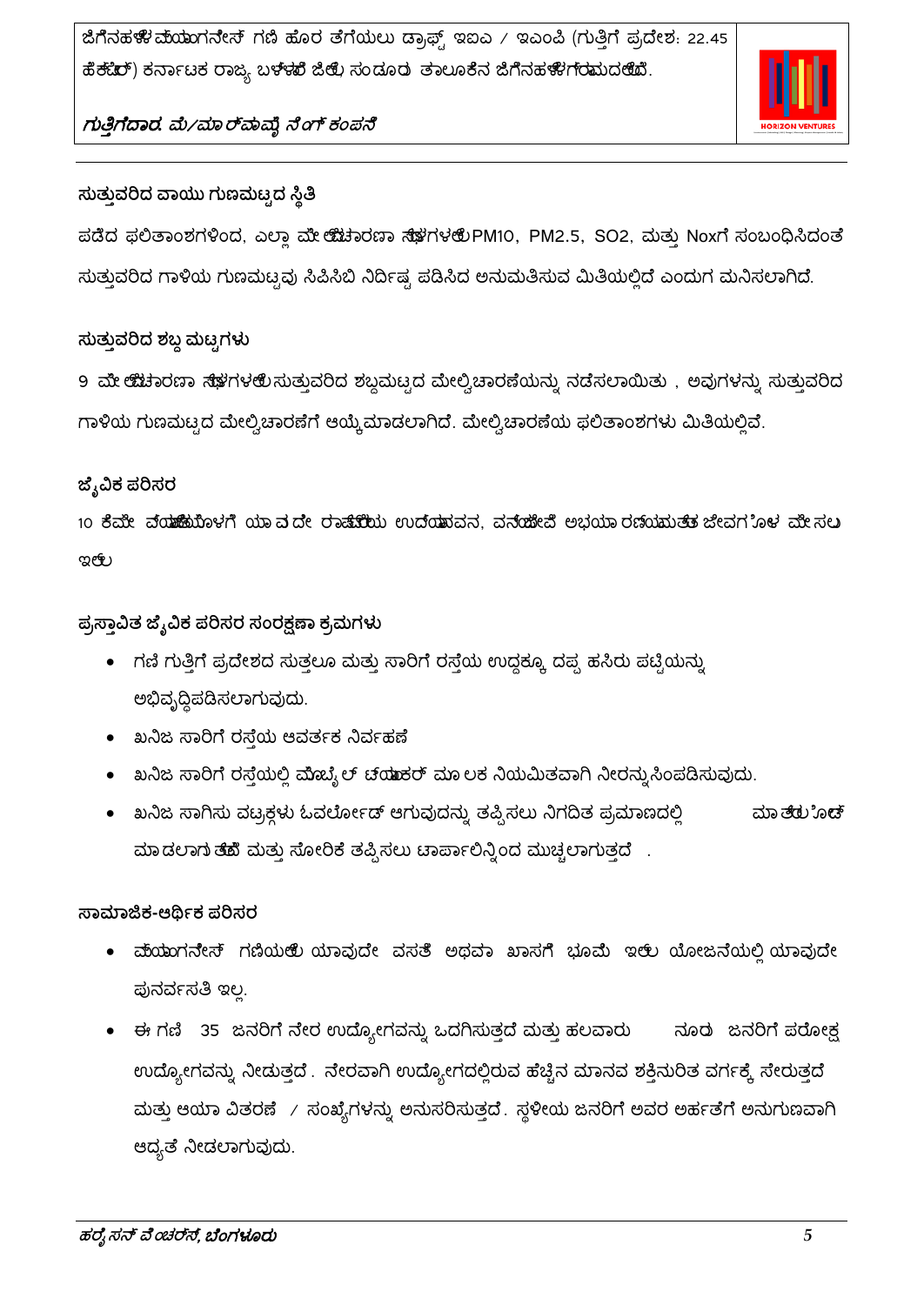

- ವಂಯಾಗನೇಸ್ ಗಣಿಯ ಅಗತ್ಯಗಳನ್ನು ಪೂರೈಸಲು ಅಸ್ತಿತ್ವದಲ್ಲಿರುವ ಮೂಲಸೌಕರ್ಯ ಸೌಲಭ್ಯಗಳು ಸಾಕಷ್ಟಿವೆ . ಆದಾಗ್ಯೂ, ಹತ್ತಿರದ ಹಳ್ಳಿಗಳಲ್ಲಿ ನೈರ್ಮಲ್ಯ , ಕುಡಿಯುವ ನೀರಿನ ಸೌಲಭ್ಯ , ಸಾರಿಗೆ ರಸ್ತೆ ಮುಂತಾದ ನಾಗರಿಕ ಸೌಲಭ್ಯಗಳ ಸುಧಾರಣೆಗೆ ಗಣಿ ನಿರ್ವಹಣೆ ಸಿಇಆರ್ನ ಭಾಗವಾಗಿ ಪ್ರಯತ್ನಗಳನ್ನು ತೆಗೆದುಕೊಳ್ಳುತ್ತದೆ.

## ಪರೆಸರ <del>ಕ</del>ಾರ್ ಂ<del>ಶ</del>ಡುದ ಮೇ*೮ೆ*ಚಿಾರಣಿ

ಗಣಿ ವ್ಯವಸ್ಥಾಪಕರ ನಿಯಂತ್ರಣದಲ್ಲಿ ಗಣಿಯಲ್ಲಿ ಪರಿಸರ ನಿರ್ವಹಣಾಕೋಶ (ಇಎಂಸಿ) ಸ್ಥಾಪಿಸಲಾಗುವುದು. ಪರಿಸರ ನಿರ್ವಹಣಾ ಕ್ಷೇತ್ರದಲ್ಲಿ ನಿಯಮಿತ ಮತ್ತು ಆವರ್ತಕ ಕ್ಷೇತ್ರದಲ್ಲಿ ಸಾಕಷ್ಟು ಅರ್ಹತೆ ಮತ್ತು ಅನುಭವ ಹೊಂದಿರುವ ಪರಿಸರ ಅಧಿಕಾರಿ ಇಎಂಸಿಗೆ ನೇತೃತ್ವವಹಿಸಲಿದ್ದಾರೆ . ಸುತ್ತುವರಿದ ಗಾಳಿಯ ಗುಣಮಟ್ಟ , ಅಂತರ್ಜಲ ಆಳ , ನೀರಿನ ಗುಣಮಟ್ಟ , ಸುತ್ತುವರಿದ ಶಬ್ಧಮಟ್ಟಗಳು, ಮಣ್ಣಿನ ಗುಣಮಟ್ಟ, ಸೆಎಸ್ಆರ್ ಚಟ ವಜಿಕೆಗಳು ಇತ್ಯಾದಿಗಳ ಪರಿಸರ ಮೇಲ್ವಿಚಾರಣೆಯನ್ನು MOEF ಮಾನ್ಯತೆ ಪಡೆದ ಏಜೆನ್ಸಿಗಳ ಮೂಲಕ ಕೈಗೊಳ್ಳಲಾಗುವುದು ಮತ್ತು ವರದಿಗಳನ್ನು MoEF & CCಯ ಕೆಎಸ್ಪಿಸಿಬಿ  $\ell$  ಪ್ರಾದೇಶಿ ಕಕಚೇರಿಗೆ ಸಲ್ಲಿಸಲಾಗುತ್ತದೆ.

## ಸಭೆಯ ಅಪಾಯ ದಂಚಿನ ಮತುಹೆಪೆಪತುಗೆರ್ಹಹಣಿ ಯೊಜನೆ

ಮೆಯಾಗನೇಸ್ ಗಣಿಯ ಗಣಿಗಾರಿಕೆ ಯೋಜನೆಯಲ್ಲಿನ ಅಪಾಯದ ಮೌಲ್ಯ ಮಾಪನವು ಇಳಿಜಾರಿನ ವೈಫಲ್ಯ . ಎಚ್ ಇಎಂಎಂನ ಚಲನೆ, ಮೇಲ್ಮೈ ನೀರಿನಿಂದ ಉಂಟಾಗುವ ಪ್ರವಾಹ ,ಧೂಳಿನ ಅಪಾಯಗಳು, ಡೇಸೆಲ್ ಜನರೇಟರ್ ಸೆಟ್ ಗಳ ಬಳಕೆಗೆ ಸಂಬಂಧಿಸಿದ ಅಪಾಯಗಳು ಮತ್ತು ಕೆಳಬೆಂಚುಗಳ ಪ್ರವಾಹ ಮತ್ತು ಅದಕ್ಕೆ ಅನುಗುಣವಾಗಿ ಉಪಶಮನ ಕ್ರಮಗಳನ್ನು ಇಐಎ / ಇಎಂಪಿ ವರದಿಯಲ್ಲಿ ಸೂಚಿಸಲಾಗಿದೆ.

## ಯೋಜನೆಯ ಲಾಭಗಳು

<mark>ವುೆಯ</mark>ುಗನೇಸ್ ಗಣಿಯ ಗಣಿಗಾರೆಕೆ ಯೊಜನೆ ಹೆಚ್ಚುವರಿ ಉದ್ಯೋಗಾವಕಾಶಗಳನ್ನು ಸೃಷ್ಟಿಸುತ್ತದೆ ಮತ್ತು ಇದು ಅಂತಿಮವಾಗಿ ಹತ್ತಿರದ ಹಳ್ಳಿಗಳ ಜನರ ಜೀವನ ಮಟ್ಟದಲ್ಲಿ ಸುಧಾರಣೆಗೆ ಕಾರಣವಾಗುತ್ತದೆ . ಈ ಸೆಇಆರ್ ನೇತೆಗೆ ಅನುಗುಣವಾಗಿ ಮೆ/ ಮಾರ್ ಮ ಮೈ ನೆಂಗ್ ಕಂಪನೆ ಈ ಕೆಳಗಿನ ಕ್ಷೇತ್ರಗಳಲ್ಲಿ ಸಮುದಾಯ ಕಲ್ಯಾಣ ಚಟುವಟಿಕೆಗಳನ್ನು ನಡೆಸಲಿದ್ದಾರೆ.

- ಸಮುದಾಯದ ಅಭಿವೃದ್ಧಿ
- ಶಿಕ್ಷಣ
- ಆರೋಗ್ಯ ರಕ್ಷಣೆ